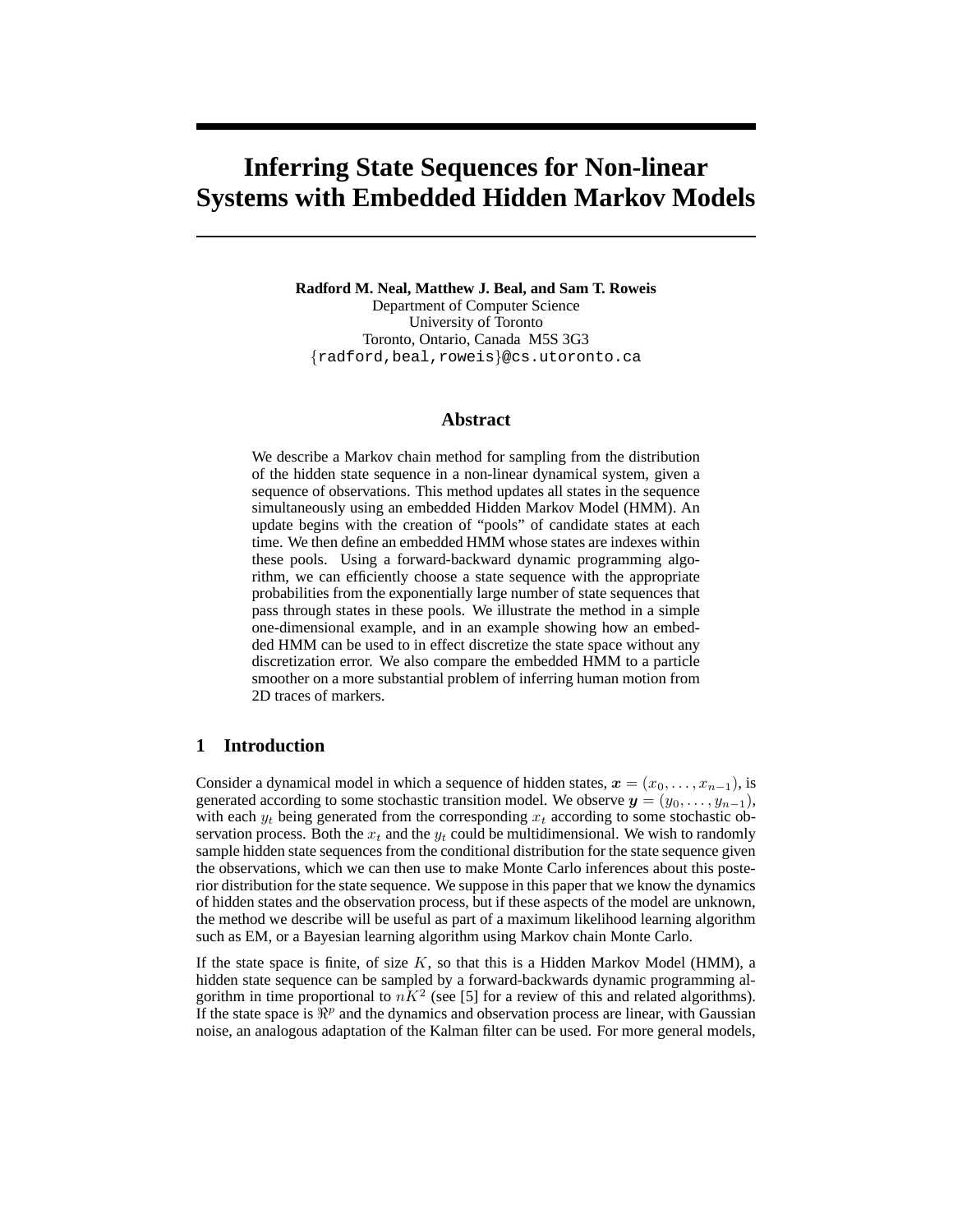or for finite state space models in which  $K$  is large, one might use Markov chain sampling (see [3] for a review). For instance, one could perform Gibbs sampling or Metropolis updates for each  $x_t$  in turn. Such simple Markov chain updates may be very slow to converge, however, if the states at nearby times are highly dependent. A popular recent approach is to use a particle smoother, such as the one described by Doucet, Godsill, and West [2], but this approach can fail when the set of particles doesn't adequately cover the space, or when particles are eliminated prematurely.

In this paper, we present a Markov chain sampling method for a model with an arbitrary state space,  $X$ , in which efficient sampling is facilitated by using updates that are based on temporarily embedding an HMM whose finite state space is a subset of  $X$ , and then applying the efficient HMM sampling procedure. We illustrate the method on a simple one-dimensional example. We also show how it can be used to in effect discretize the state space without producing any discretization error. Finally, we demonstrate the embedded HMM on a problem of tracking human motion in 3D based on the 2D projections of marker positions, and compare it with a particle smoother.

#### **2 The Embedded HMM Algorithm**

In our description of the algorithm, model probabilities will be denoted by  $P$ , which will denote probabilities or probability densities without distinction, as appropriate for the state space,  $X$ , and observation space,  $Y$ . The model's initial state distribution is given by  $P(x_0)$ , transition probabilities are given by  $P(x_t | x_{t-1})$ , and observation probabilities are given by  $P(y_t | x_t)$ . Our goal is to sample from the conditional distribution  $P(x_0, \ldots, x_{n-1} | y_0, \ldots, y_{n-1})$ , which we will abbreviate to  $\pi(x_0, \ldots, x_{n-1})$ , or  $\pi(\boldsymbol{x})$ .

To accomplish this, we will simulate a Markov chain whose state space is  $\mathcal{X}^n$  — i.e., a state of this chain is an entire sequence of hidden states. We will arrange for the equilibrium distribution of this Markov chain to be  $\pi(x_0, \ldots, x_{n-1})$ , so that simulating the chain for a suitably long time will produce a state sequence from the desired distribution. The state at iteration *i* of this chain will be written as  $x^{(i)} = (x_0^{(i)}, \dots, x_{n-1}^{(i)})$ . The transition probabilities for this Markov chain will be denoted using  $Q.$  In particular, we will use some initial distribution for the state of the chain,  $Q(\boldsymbol{x}^{(0)})$ , and will simulate the chain according to the transition probabilities  $Q(x^{(i)} | x^{(i-1)})$ . For validity of the sampling method, we need these transitions to leave  $\pi$  invariant:

$$
\pi(\boldsymbol{x}') = \sum_{\boldsymbol{x} \in \mathcal{X}^n} \pi(\boldsymbol{x}) Q(\boldsymbol{x}' \,|\, \boldsymbol{x}), \text{ for all } \boldsymbol{x}' \text{ in } \mathcal{X}^n \tag{1}
$$

(If  $X$  is continuous, the sum is replaced by an integral.) This is implied by the detailed balance condition:

$$
\pi(\boldsymbol{x})Q(\boldsymbol{x}'\,|\,\boldsymbol{x}) = \pi(\boldsymbol{x}')Q(\boldsymbol{x}\,|\,\boldsymbol{x}'), \text{ for all } \boldsymbol{x} \text{ and } \boldsymbol{x}' \text{ in } \mathcal{X}^n \tag{2}
$$

The transition  $Q(x^{(i)} | x^{(i-1)})$  is defined in terms of "pools" of states for each time. The current state at time  $t$  is always part of the pool for time  $t$ . Other states in the pool are produced using a pool distribution,  $\rho_t$ , which is designed so that points drawn from  $\rho_t$  are plausible alternatives to the current state at time  $t$ . The simplest way to generate these additional pool states is to draw points independently from  $\rho_t$ . This may not be feasible, however, or may not be desirable, in which case we can instead simulate an "inner" Markov chain defined by transition probabilities written as  $R_t(\cdot | \cdot)$ , which leave the pool distribution,  $\rho_t$ , invariant. The transitions for the reversal of this chain with respect to  $\rho_t$  will be denoted by  $\tilde{R}_t(\cdot | \cdot)$ , and are defined so as to satisfy the following condition:

$$
\rho_t(x_t) R_t(x'_t | x_t) = \rho_t(x'_t) \tilde{R}_t(x_t | x'_t), \text{ for all } x_t \text{ and } x'_t \text{ in } \mathcal{X}
$$
 (3)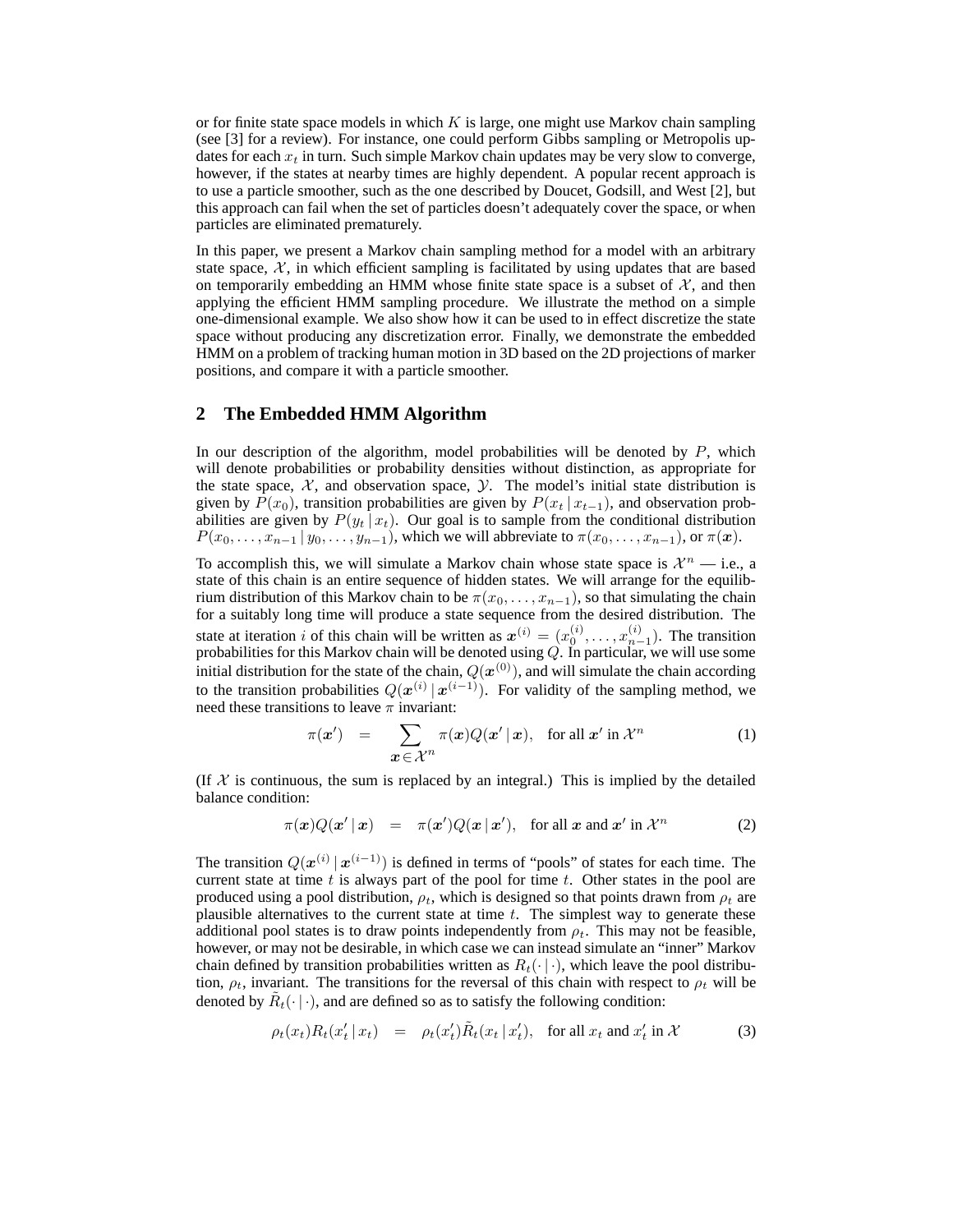If the transitions  $R_t$  satisfy detailed balance with respect to  $\rho_t$ ,  $\tilde{R}_t$  will be the same as  $R_t$ . To generate pool states by drawing from  $\rho_t$  independently, we can let  $R_t(x'|x) =$  $\tilde{R}_t(x'|x) = \rho_t(x')$ . For the proof of correctness below, we must not choose  $\rho_t$  or  $R_t$  based on the current state,  $x^{(i)}$ , but we may choose them based on the observations,  $y$ .

To perform a transition  $Q$  to a new state sequence, we begin by at each time,  $t$ , producing a pool of K states,  $\mathcal{C}_t$ . One of the states in  $\mathcal{C}_t$  is the current state,  $x_t^{(i-1)}$ ; the others are produced using  $R_t$  and  $\tilde{R}_t$ . The new state sequence,  $\boldsymbol{x}^{(i)}$ , is then randomly selected from among all sequences whose states at each time t are in  $\mathcal{C}_t$ , using a form of the forwardbackward procedure.

In detail, the pool of candidate states for time  $t$  is found as follows:

- 1) Pick an integer  $J_t$  uniformly from  $\{0, \ldots, K-1\}$ .
- 2) Let  $x_t^{[0]} = x_t^{(i-1)}$ . (So the current state is always in the pool.)
- 3) For j from 1 to  $J_t$ , randomly pick  $x_t^{[j]}$  according to the transition probabilities  $R_t(x_t^{[j]} | x_t^{[j-1]}).$
- 4) For j from  $-1$  down to  $-K + J_t + 1$ , randomly pick  $x_t^{[j]}$  according to the reversed transition probabilities,  $\tilde{R}_t(x^{[j]}_t \,|\, x^{[j+1]}_t).$
- 5) Let  $\mathcal{C}_t$  be the pool consisting of  $x_t^{[j]}$ , for  $j \in \{-K+J_t+1,\ldots,0,\ldots,J_t\}$ . If some of the  $x_t^{[j]}$  are the same, they will be present in the pool more than once.

Once the pools of candidate states have been found, a new state sequence,  $x^{(i)}$ , is picked from among all sequences, x, for which every  $x_t$  is in  $\mathcal{C}_t$ . The probability of picking  $x^{(i)} = x$  is proportional to  $\pi(x) / \prod_{t=0}^{n-1} \rho_t(x_t)$ , which is proportional to

$$
\frac{P(x_0) \prod_{t=1}^{n-1} P(x_t | x_{t-1}) \prod_{t=0}^{n-1} P(y_t | x_t)}{\prod_{t=0}^{n-1} \rho_t(x_t)}\tag{4}
$$

The division by  $\prod_{t=0}^{n-1} \rho_t(x_t)$  is needed to compensate for the pool states having been drawn from the  $\rho_t$  distributions. If duplicate states occur in some of the pools, they are treated as if they were distinct when picking a sequence in this way. In effect, we pick indexes of states in these pools, with probabilities as above, rather than states themselves.

The distribution of these sequences of indexes can be regarded as the posterior distribution for a hidden Markov model, with the transition probability from state j at time  $t-1$ to state k at time t being proportional to  $P(x_t^{[k]} | x_{t-1}^{[j]})$ , and the probabilities of the hypothetical observed symbols being proportional to  $P(y_t | x_t^{[k]})/\rho_t(x_t^{[k]})$ . Crucially, using the forward-backward technique, it is possible to randomly pick a new state sequence from this distribution in time growing linearly with  $n$ , even though the number of possible sequences grows as  $K^n$ . After the above procedure has been used to produce the pool states,  $x_t^{[j]}$  for  $t = 0$  to  $n-1$  and  $j = -K+J_t + 1$  to  $J_t$ , this algorithm operates as follows (see [5]):

- 1) For  $t = 0$  to  $n-1$  and for  $j = -K + J_t + 1$  to  $J_t$ , let  $u_{t,j} = P(y_t | x_t^{[j]}) / \rho_t(x_t^{[j]})$ .
- 2) For  $j = -K + J_0 + 1$  to  $J_0$ , let  $w_{0,j} = u_{0,j} P(X_0 = x_0^{[j]})$ .
- 3) For  $t = 1$  to  $n-1$  and for  $j = -K + J_t + 1$  to  $J_t$ , let

$$
w_{t,j} = u_{t,j} \sum_{k} w_{t-1,k} P(x_t^{[j]} | x_{t-1}^{[k]})
$$

4) Randomly pick  $s_{n-1}$  from  $\{-K+J_{n-1}+1,\ldots, J_{n-1}\}$ , picking the value j with probability proportional to  $w_{n-1,j}$ .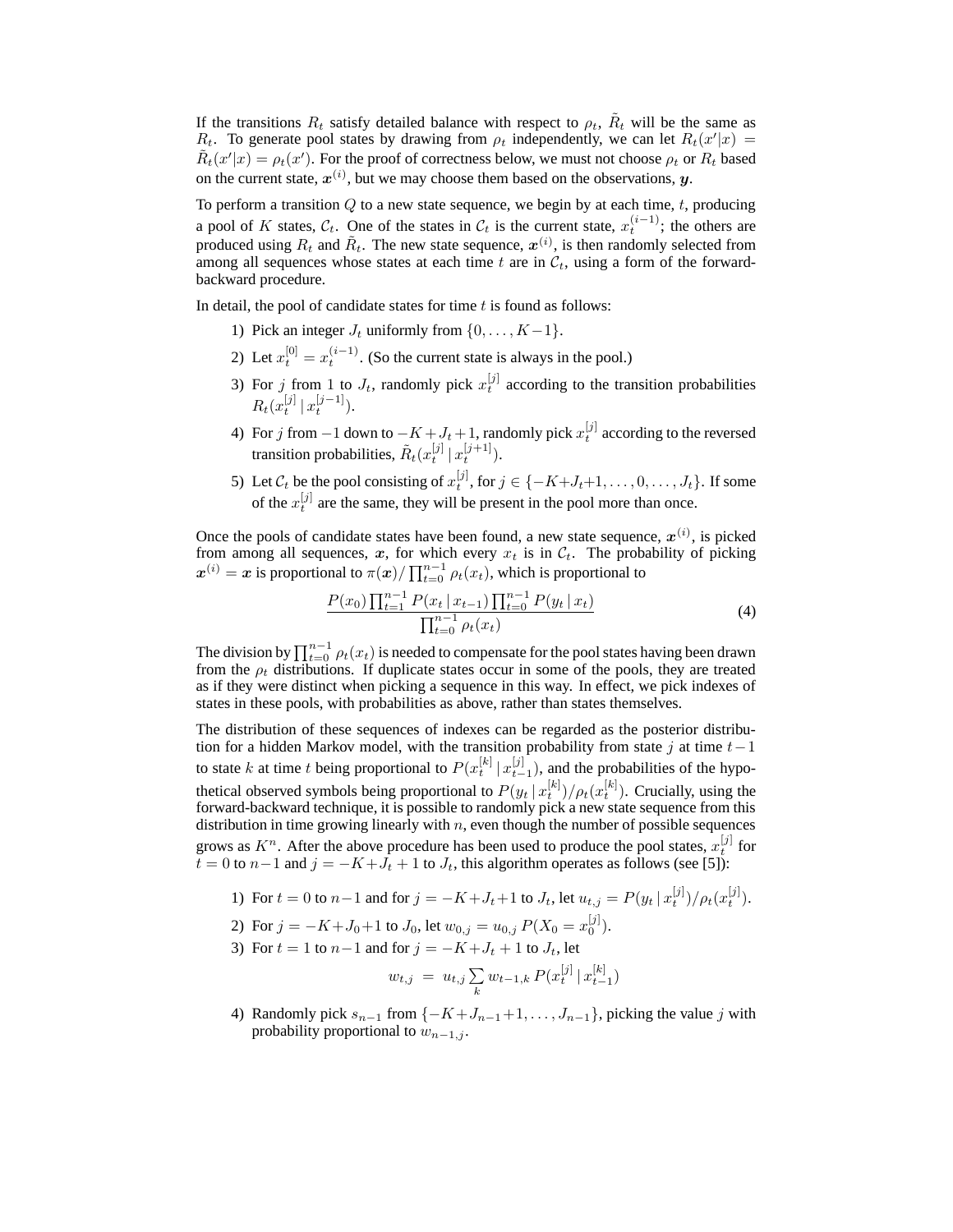5) For  $t = n-1$  down to 1, randomly pick  $s_{t-1}$  from  $\{-K+J_{t-1}+1,\ldots,J_{t-1}\},$ picking the value j with probability proportional to  $w_{t-1,j} P(x_t^{[s_t]} | x_{t-1}^{[j]})$ .

Note that when implementing this algorithm, one must take some measure to avoid floatingpoint underflow, such as representing the  $w_{t,j}$  by their logarithms.

Finally, the embedded HMM transition is completed by letting the new state sequence,  $\boldsymbol{x}^{(i)},$ be equal to  $(x_0^{[s_0]}, x_1^{[s_1]}, \ldots, x_{n-1}^{[s_{n-1}]})$ 

# **3 Proof of Correctness**

=

To show that a Markov chain with these transitions will converge to  $\pi$ , we need to show that it leaves  $\pi$  invariant, and that the chain is ergodic. Ergodicity need not always hold, and proving that it does hold may require considering the particulars of the model. However, it is easy to see that the chain will be ergodic if all possible state sequences have non-zero probability density under  $\pi$ , the pool distributions,  $\rho_t$ , have non-zero density everywhere, and the transitions  $R_t$  are ergodic. This probably covers most problems that arise in practice.

To show that the transitions  $Q(\cdot|\cdot)$  leave  $\pi$  invariant, it suffices to show that they satisfy detailed balance with respect to  $\pi$ . This will follow from the stronger condition that the probability of moving from x to x' (starting from a state picked from  $\pi$ ) with given values for the  $J_t$  and given pools of candidate states,  $\mathcal{C}_t$ , is the same as the corresponding probability of moving from  $x'$  to x with the same pools of candidate states and with values  $J'_t$ defined by  $J_t' = J_t - h_t$ , where  $h_t$  is the index (from  $-K + J_t + 1$  to  $J_t$ ) of  $x_t'$  in the candidate pool.

The probability of such a move from  $x$  to  $x'$  is the product of several factors. First, there is the probability of starting from x under  $\pi$ , which is  $\pi(x)$ . Then, for each time t, there is the probability of picking  $J_t$ , which is  $1/K$ , and of then producing the states in the candidate pool using the transitions  $R_t$  and  $\tilde{R}_t$ , which is

$$
\prod_{j=1}^{J_t} R_t(x_t^{[j]} | x_t^{[j-1]}) \times \prod_{j=-K+J_t+1}^{-1} \tilde{R}_t(x_t^{[j]} | x_t^{[j+1]})
$$
\n
$$
= \prod_{j=0}^{J_t-1} R_t(x_t^{[j+1]} | x_t^{[j]}) \times \prod_{j=-K+J_t+1}^{-1} R_t(x_t^{[j+1]} | x_t^{[j]}) \frac{\rho_t(x_t^{[j]})}{\rho_t(x_t^{[j+1]})} \tag{5}
$$

$$
\frac{\rho_t(x_t^{[-K+J_t+1]})}{\rho_t(x_t^{[0]})} \prod_{j=-K+J_t+1}^{J_t-1} R_t(x_t^{[j+1]} | x_t^{[j]}) \tag{6}
$$

Finally, there is the probability of picking  $x'$  from among all the sequences with states from the pools,  $C_t$ , which is proportional to  $\pi(\bm{x}') / \prod \rho_t(x_t')$ . The product of all these factors is

$$
\pi(\boldsymbol{x}) \times \frac{1}{K^n} \times \prod_{t=0}^{n-1} \left[ \frac{\rho_t(x_t^{[-K+J_t+1]})}{\rho_t(x_t^{[0]})} \prod_{j=-K+J_t+1}^{J_t-1} R_t(x_t^{[j+1]} | x_t^{[j]}) \right] \times \frac{\pi(\boldsymbol{x}')}{\prod_{t=0}^{n-1} \rho_t(x_t^{j})}
$$
\n
$$
= \frac{1}{K^n} \frac{\pi(\boldsymbol{x})\pi(\boldsymbol{x}')}{\prod_{t=0}^{n-1} \rho(x_t)\rho(x_t^{j})} \prod_{t=0}^{n-1} \left[ \rho_t(x_t^{[-K+J_t+1]}) \prod_{j=-K+J_t+1}^{J_t-1} R_t(x_t^{[j+1]} | x_t^{[j]}) \right] (7)
$$

We can now see that the corresponding expression for a move from  $x'$  to  $x$  is identical, apart from a relabelling of candidate state  $x_t^{[j]}$  as  $x_t^{[j-h_t]}$ .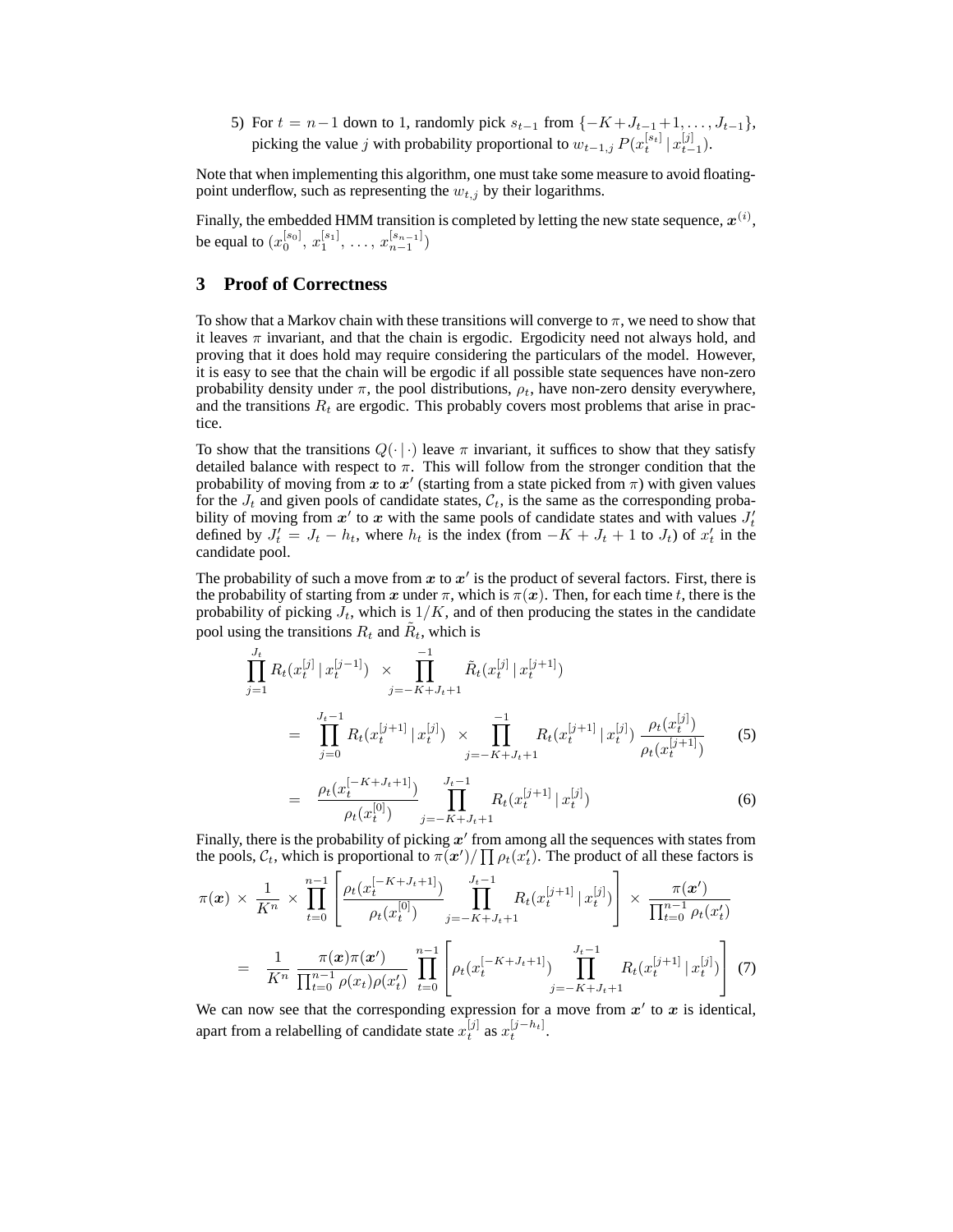# **4 A simple demonstration**

The following simple example illustrates the operation of the embedded HMM. The state space X and the observation space,  $\mathcal{Y}$ , are both  $\mathcal{R}$ , and each observation is simply the state plus Gaussian noise of standard deviation  $\sigma$  — i.e.,  $P(y_t | x_t) = N(y_t | x_t, \sigma^2)$ . The state transitions are defined by  $P(x_t | x_{t-1}) = N(x_t | \tanh(\eta x_{t-1}), \tau^2)$ , for some constant expansion factor  $\eta$  and transition noise standard deviation  $\tau$ .

Figure 1 shows a hidden state sequence,  $x_0, \ldots, x_{n-1}$ , and observation sequence,  $y_0, \ldots, y_{n-1}$ , generated by this model using  $\sigma = 2.5$ ,  $\eta = 2.5$ , and  $\tau = 0.4$ , with  $n = 1000$ . The state sequence stays in the vicinity of  $+1$  or  $-1$  for long periods, with rare switches between these regions. Because of the large observation noise, there is considerable uncertainty regarding the state sequence given the observation sequence, with the posterior distribution assigning fairly high probability to sequences that contain short-term switches between the  $+1$  and  $-1$  regions that are not present in the actual state sequence, or that lack some of the short-term switches that are actually present.

We sampled from this distribution over state sequences using an embedded HMM in which the pool distributions,  $\rho_t$ , were normal with mean zero and standard deviation one, and the pool transitions simply sampled independently from this distribution (ignoring the current pool state). Figure 2 shows that after only two updates using pools of ten states, embedded HMM sampling produces a state sequence with roughly the correct characteristics. Figure 3 demonstrates how a single embedded HMM update can make a large change to the state sequence. It shows a portion of the state sequence after 99 updates, the pools of states produced for the next update, and the state sequence found by the embedded HMM using these pools. A large change is made to the state sequence in the region from time 840 to 870, with states in this region switching from the vicinity of  $-1$  to the vicinity of  $+1$ .

This example is explored in more detail in [4], where it is shown that the embedded HMM is superior to simple Metropolis methods that update one hidden state at a time.

### **5 Discretization without discretization error**

A simple way to handle a model with a continuous state space is to discretize the space by laying down a regular grid, after transforming to make the space bounded if necessary. An HMM with grid points as states can then be built that approximates the original model. Inference using this HMM is only approximate, however, due to the discretization error involved in replacing the continuous space by a grid of points.

The embedded HMM can use a similar grid as a deterministic method of creating pools of states, aligning the grid so that the current state lies on a grid point. This is a special case of the general procedure for creating pools, in which  $\rho_t$  is uniform,  $R_t$  moves to the next grid point and  $\tilde{R}_t$  moves to the previous grid point, with both wrapping around when the first or last grid point is reached. If the number of pool states is set equal to the number of points in a grid, every pool will consist of a complete grid aligned to include the current state.

On their own, such embedded HMM updates will never change the alignments of the grids. However, we can alternately apply such an embedded HMM update and some other MCMC update (eg, Metropolis) which is capable of making small changes to the state. These small changes will change the alignment of the new grids, since each grid is aligned to include the current state. The combined chain will be ergodic, and sample (asymptotically) from the correct distribution. This method uses a grid, but nevertheless has no discretization error.

We have tried this method on the example described above, laying the grid over the transformed state tanh( $x_t$ ), with suitably transformed transition densities. With  $K = 10$ , the grid method samples more efficiently than when using  $N(0, 1)$  pool distributions, as above.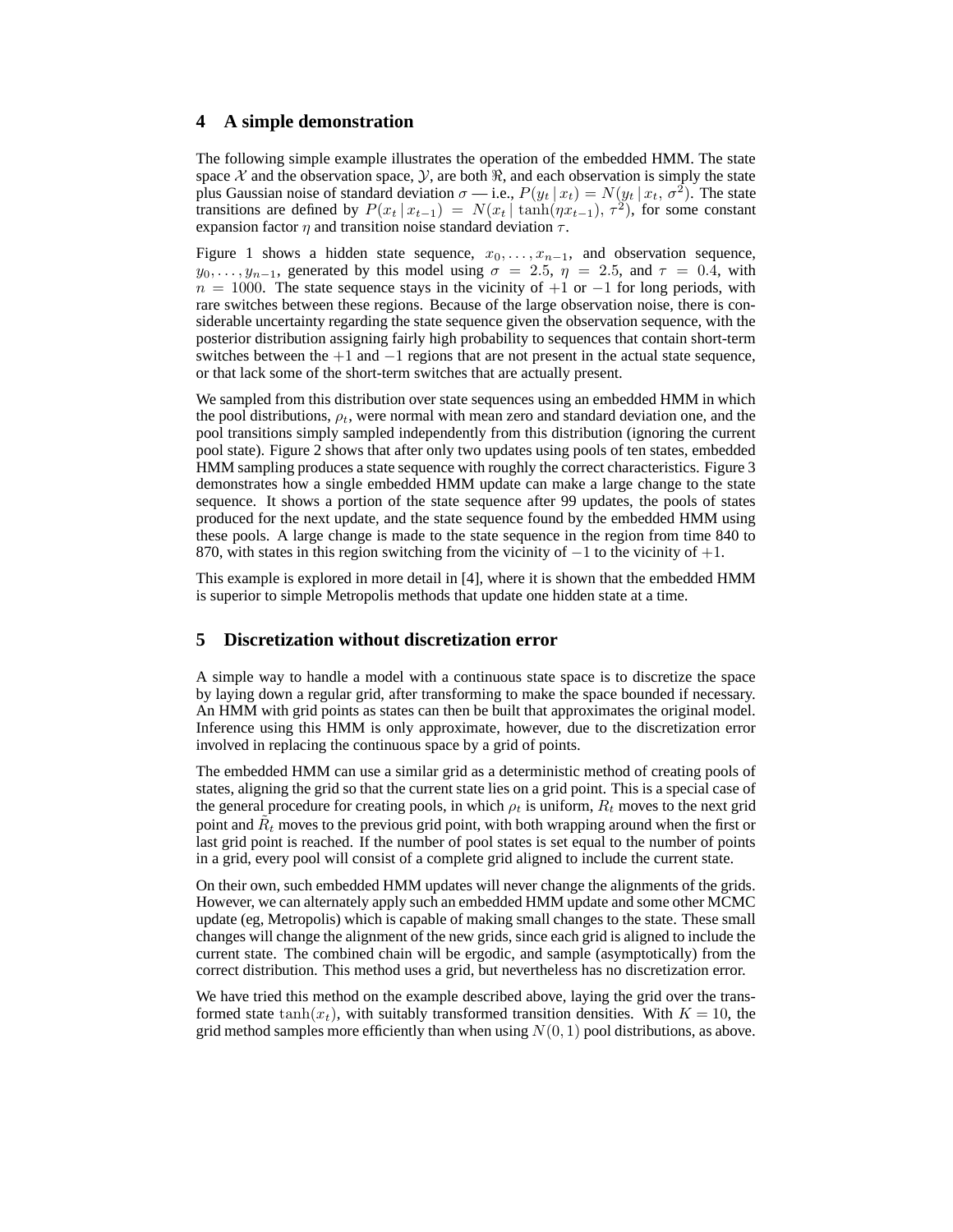

Figure 1: A state sequence (black dots) and observation sequence (gray dots) of length 1000 produced by the model with  $\sigma = 2.5$ ,  $\eta = 2.5$ , and  $\tau = 0.4$ .



Figure 2: The state sequence (black dots) produced after two embedded HMM updates, starting with the states set equal to the data points (gray dots), as in the figure above.



Figure 3: Closeup of an embedded HMM update. The true state sequence is shown by black dots and the observation sequence by gray dots. The current state sequence is shown by the dark line. The pools of ten states at each time used for the update are shown as small dots, and the new state sequence picked by the embedded HMM by the light line.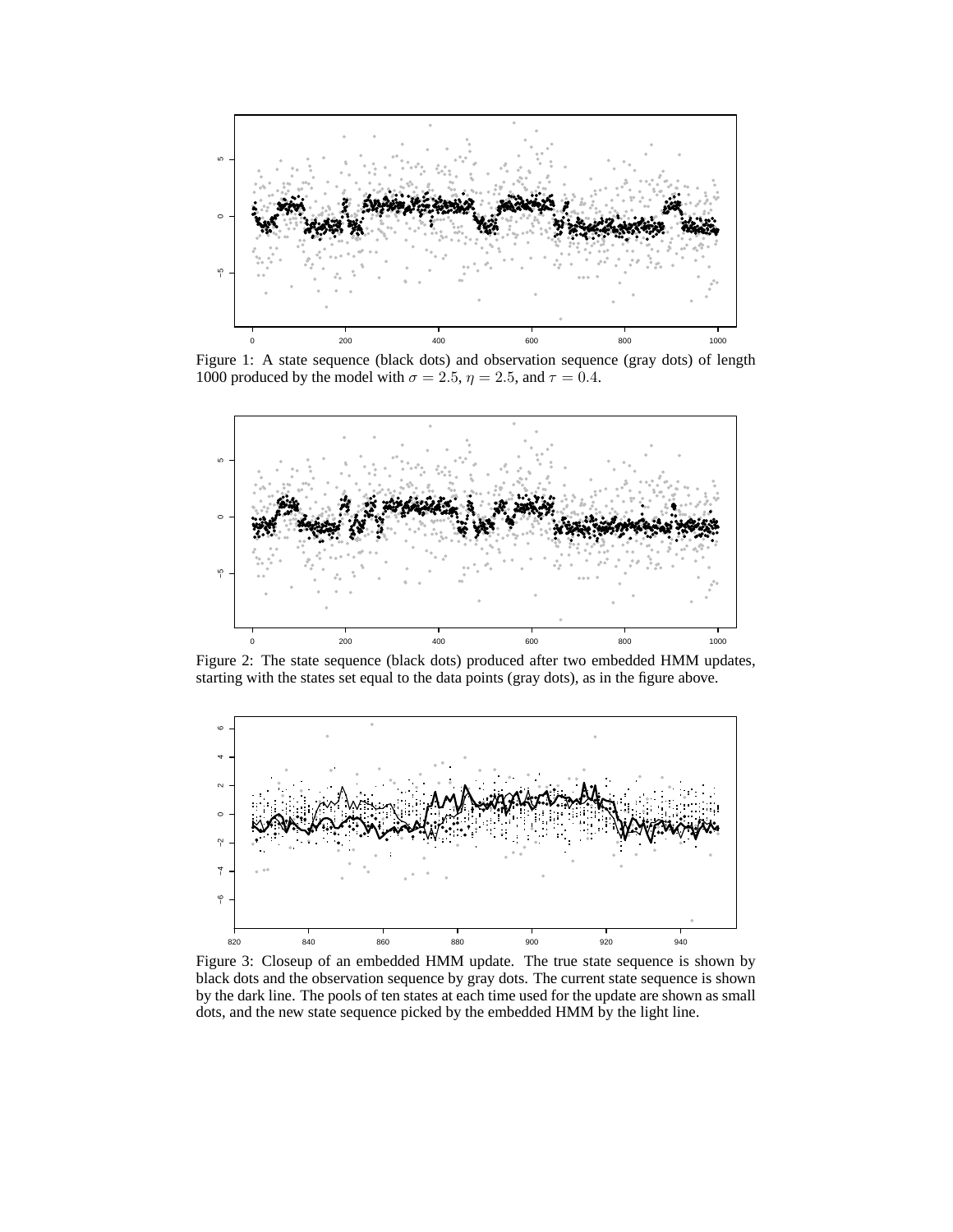

Figure 4: The four-second motion sequence used for the experiment, shown in three snapshots with streamers showing earlier motion. The left plot shows frames 1-59, the middle plot frames 59- 91, and the right plot frames 91-121. There were 30 frames per second. The orthographic projection in these plots is the one seen by the model. (These plots were produced using Hertzmann and Brand's *mosey* program.)

# **6 Tracking human motion**

We have applied the embedded HMM to the more challenging problem of tracking 3D human motion from 2D observations of markers attached to certain body points. We constructed this example using real motion-capture data, consisting of the 3D positions at each time frame of a set of identified markers. We chose one subject, and selected six markers (on left and right feet, left and right hands, lower back, and neck). These markers were projected to a 2D viewing plane, with the viewing direction being known to the model. Figure 4 shows the four-second sequence used for the experiment.<sup>1</sup>

Our goal was to recover the 3D motion of the six markers, by using the embedded HMM to generate samples from the posterior distribution over 3D positions at each time (the hidden states of the model), given the 2D observations. To do this, we need some model of human dynamics. As a crude approximation, we used Langevin dynamics with respect to a simple hand-designed energy function that penalizes unrealistic body positions. In Langevin dynamics, a gradient descent step in the energy is followed by the addition of Gaussian noise, with variance related to the step size. The equilibrium distribution for this dynamics is the Boltzmann distribution for the energy function. The energy function we used contains terms pertaining to the pairwise distances between the six markers and to the heights of the markers above the plane of the floor, as well as a term that penalizes bending the torso far backwards while the legs are vertical. We chose the step size for the Langevin dynamics to roughly match the characteristics of the actual data.

The embedded HMM was initialized by setting the state at all times to a single frame of the subject in a typical stance, taken from a different trial. As the pool distribution at time  $t$ , we used the posterior distribution when using the Boltzmann distribution for the energy as the prior and the single observation at time  $t$ . The pool transitions used were Langevin updates with respect to this pool distribution.

For comparison, we also tried solving this problem with the particle smoother of [2], in which a particle filter is applied to the data in time order, after which a state sequence is selected at random in a backwards pass. We used a stratified resampling method to reduce variance. The initial particle set was created by drawing frames randomly from sequences other than the sequence being tested, and translating the markers in each frame so that their centre of mass was at the same point as the centre of mass in the test sequence.

Both programs were implemented in MATLAB. The particle smoother was run with 5000 particles, taking 7 hours of compute time. The resulting sampled trajectories roughly fit the 2D observations, but were rather unrealistic — for instance, the subject's feet often floated above the floor. We ran the embedded HMM using five pool states for 300 iterations, taking 1.7 hours of compute time. The resulting sampled trajectories were more realistic

<sup>&</sup>lt;sup>1</sup>Data from the graphics lab of Jessica Hodgins, at  $http://mocap.cs.cmu.edu. We chose$ markers 167, 72, 62, 63, 31, 38, downsampled to 30 frames per second. The experiments reported here use frames 400-520 of trial 20 for subject 14. The elevation of the view direction was 45 degrees, and the azimuth was 45 degrees away from a front view of the person in the first frame.